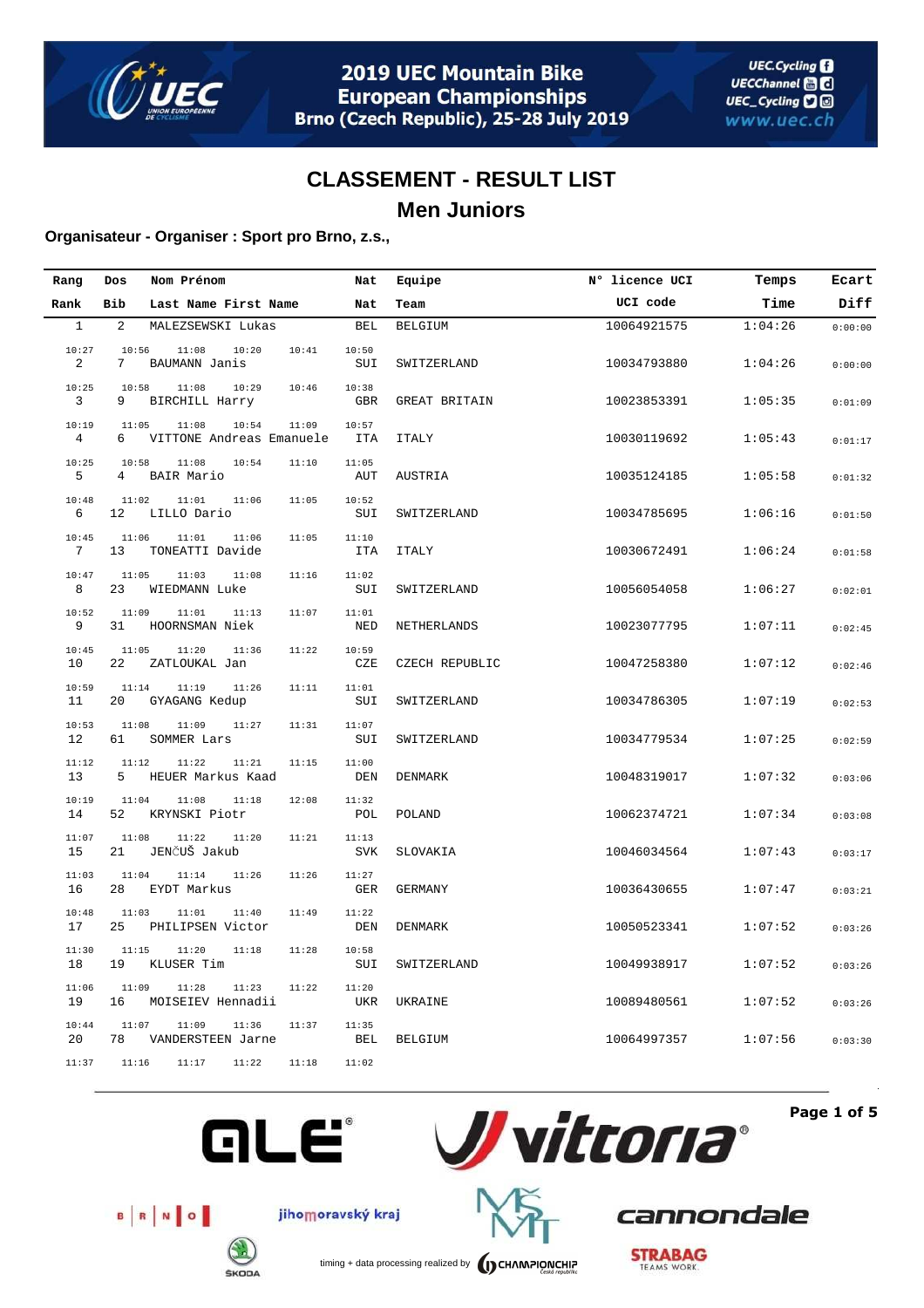

### **Organisateur - Organiser : Sport pro Brno, z.s.,**

| Rang        | Dos                   | Nom Prénom                           |       | Nat                 | Equipe             | N° licence UCI | Temps   | Ecart   |
|-------------|-----------------------|--------------------------------------|-------|---------------------|--------------------|----------------|---------|---------|
| Rank        | Bib                   | Last Name First Name                 |       | Nat                 | Team               | UCI code       | Time    | Diff    |
| 21          | 17                    | CHAZALY Louis                        |       | FRA                 | FRANCE             | 10068081654    | 1:08:03 | 0:03:37 |
| 11:12<br>22 | 11:10<br>59           | 12:01<br>11:22<br>HEMMERLING Thore   | 11:01 | 11:14<br><b>GER</b> | <b>GERMANY</b>     | 10051093621    | 1:08:06 | 0:03:40 |
| 11:31<br>23 | 11:08<br>63           | 11:25<br>11:29<br>KULL Robin         | 11:26 | 11:04<br>SUI        | SWITZERLAND        | 10034787921    | 1:08:07 | 0:03:41 |
| 11:21<br>24 | 11:12<br>8            | 11:13<br>11:27<br>COLOMBO Andrea     | 11:29 | 11:22<br><b>ITA</b> | <b>ITALY</b>       | 10030115349    | 1:08:08 | 0:03:42 |
| 10:37<br>25 | 11:39<br>34           | 11:00<br>11:14<br>BARANYI Dávid Áron | 11:16 | 12:18<br>HUN        | HUNGARY            | 10023631204    | 1:08:29 | 0:04:03 |
| 11:26<br>26 | 11:23<br>40           | 11:26<br>11:16<br>KRAYER Lennart-Jan | 11:31 | 11:23<br><b>GER</b> | <b>GERMANY</b>     | 10046124389    | 1:08:38 | 0:04:12 |
| 11:15<br>27 | 11:18<br>50           | 11:32<br>11:18<br>PEČNIK Teo         | 11:36 | 11:37<br><b>SLO</b> | SLOVENIA           | 10017651051    | 1:08:43 | 0:04:17 |
| 11:06<br>28 | 11:14<br>11           | 11:18<br>11:32<br>BOSCH PICO Jaume   | 11:32 | 11:57<br>ESP        | SPAIN              | 10039740981    | 1:09:05 | 0:04:39 |
| 11:17<br>29 | 11:23<br>46           | 11:26<br>11:38<br>KLEMENČIČ Jakob    | 11:43 | 11:34<br><b>SLO</b> | SLOVENIA           | 10017582545    | 1:09:11 | 0:04:45 |
| 11:11<br>30 | 11:27<br>48           | 11:30<br>11:36<br>SÁSKA Jan          | 11:43 | 11:40<br>CZE        | CZECH REPUBLIC     | 10058329013    | 1:09:37 | 0:05:11 |
| 11:48<br>31 | 11:27<br>14           | 11:30<br>11:29<br>HÖGLUND August     | 11:38 | 11:41<br>SWE        | SWEDEN             | 10022289368    | 1:09:54 | 0:05:28 |
| 10:53<br>32 | 11:35<br>24           | 12:05<br>11:58<br>LILLELUND Tobias   | 11:48 | 11:32<br>DEN        | DENMARK            | 10036123083    | 1:10:02 | 0:05:36 |
| 10:52<br>33 | 11:08<br>$\mathbf{1}$ | 12:15<br>11:51<br>ALDRIDGE Charlie   | 11:58 | 11:54<br><b>GBR</b> | GREAT BRITAIN      | 10023937762    | 1:10:08 | 0:05:42 |
| 10:44<br>34 | 11:36<br>67           | 11:26<br>11:40<br>KUČERA Jakub       | 12:26 | 12:12<br>CZE        | CZECH REPUBLIC     | 10047288288    | 1:10:11 | 0:05:45 |
| 11:33<br>35 | 11:21<br>29           | 11:34<br>11:54<br>IVANOV Nikolay     | 12:04 | 11:41<br><b>RUS</b> | RUSSIAN FEDERATION | 10036014060    | 1:10:14 | 0:05:48 |
| 11:30<br>36 | 11:14<br>33           | 12:00<br>11:37<br>REKDAHL Ole Sigurd | 11:46 | 12:02<br>NOR        | NORWAY             | 10019788687    | 1:10:25 | 0:05:59 |
| 11:03<br>37 | 11:42<br>43           | 11:44<br>11:46<br>HEIKKILÄ Niko      | 12:12 | 11:55<br>FIN        | FINLAND            | 10045813383    | 1:10:31 | 0:06:05 |
| 12:14<br>38 | 11:44<br>18           | 11:45<br>11:41<br>LEONE Samuele      | 11:37 | 11:27<br><b>ITA</b> | <b>ITALY</b>       | 10029422104    | 1:10:31 | 0:06:05 |
| 11:18<br>39 | 10:55<br>83           | 12:13<br>12:23<br>KRAUSS Louis       | 11:53 | 11:46<br>GER        | GERMANY            | 10036307282    | 1:10:42 | 0:06:16 |
| 11:33<br>40 | 12:06<br>37           | 11:40<br>11:45<br>ŠULC David         | 11:49 | 11:45<br>CZE        | CZECH REPUBLIC     | 10047213823    | 1:10:58 | 0:06:32 |
| 11:19       | 11:08                 | 11:25<br>11:39                       | 12:20 | 13:03               |                    |                |         |         |







jihomoravský kraj



**ŠKODA** 

timing + data processing realized by **CHAMPIONCHIP** 

**STRABAG** 

cannondale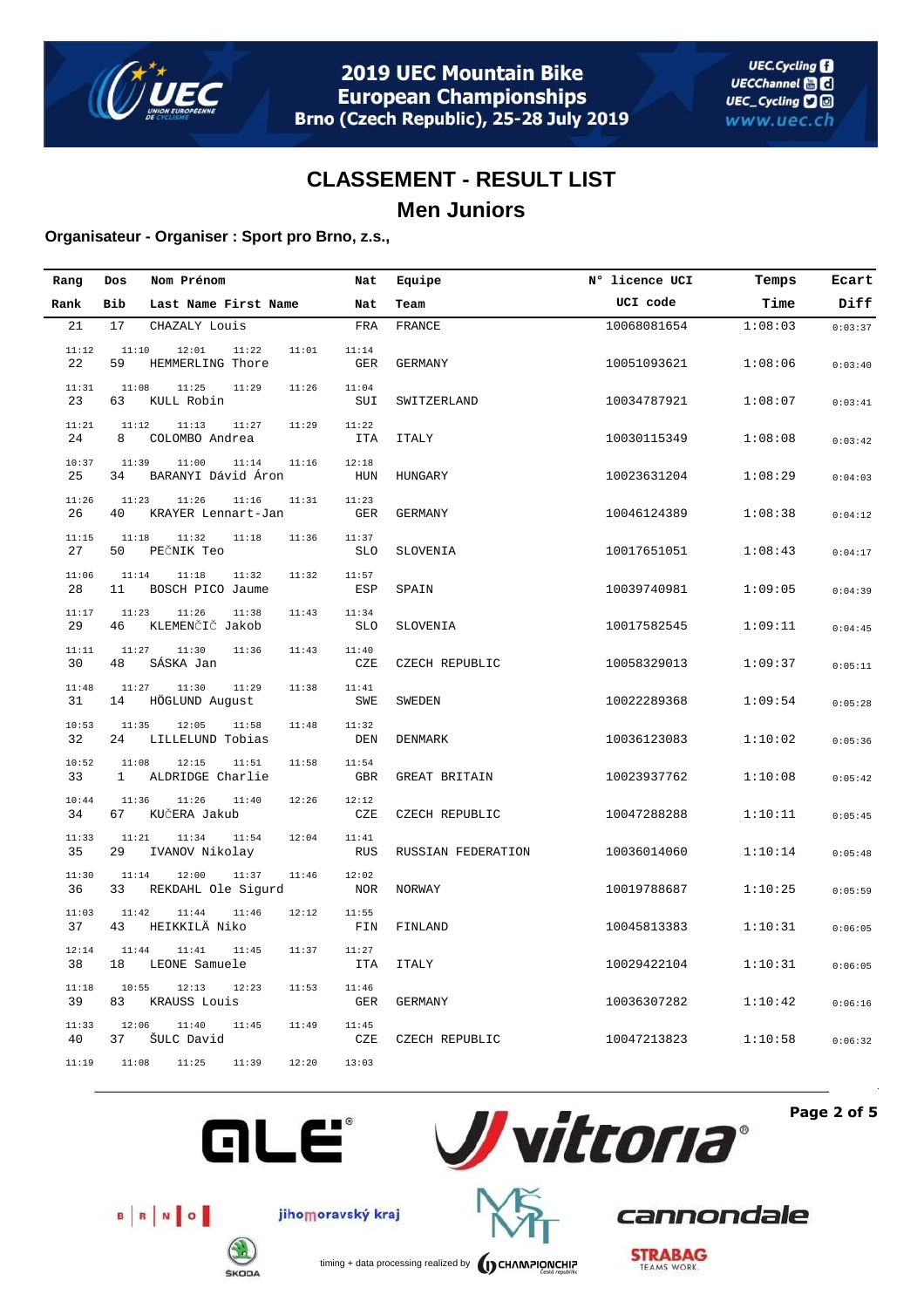

### **Organisateur - Organiser : Sport pro Brno, z.s.,**

| Rang        | Dos         | Nom Prénom                         |       | Nat                 | Equipe             | N° licence UCI | Temps      | Ecart   |
|-------------|-------------|------------------------------------|-------|---------------------|--------------------|----------------|------------|---------|
| Rank        | Bib         | Last Name First Name               |       | Nat                 | Team               | UCI code       | Time       | Diff    |
| 41          | 51          | ERIKSSON André                     |       | <b>SWE</b>          | SWEDEN             | 10022272089    | 1:11:12    | 0:06:46 |
| 11:31<br>42 | 11:44<br>26 | 11:56<br>11:56<br>DESHE Yotam      | 11:48 | 12:13<br>ISR        | ISRAEL             | 10055884512    | 1:11:29    | 0:07:03 |
| 11:30<br>43 | 11:24<br>58 | 12:16<br>12:13<br>ELČKNER Lukáš    | 12:02 | 12:00<br>CZE        | CZECH REPUBLIC     | 10047333455    | 1:11:32    | 0:07:06 |
| 12:10<br>44 | 11:42<br>62 | 11:48<br>11:51<br>SPIESS Dave      | 11:55 | 12:03<br>SUI        | SWITZERLAND        | 10051638639    | 1:11:33    | 0:07:07 |
| 11:47<br>45 | 11:39<br>56 | 11:53<br>12:04<br>LINDQUIST Viktor | 11:40 | 12:26<br><b>SWE</b> | SWEDEN             | 10022418401    | 1:11:51    | 0:07:25 |
| 12:08<br>46 | 11:58<br>49 | 12:08<br>12:08<br>SOUSA Tiago      | 11:48 | 11:37<br>POR        | PORTUGAL           | 10045365365    | 1:11:58    | 0:07:32 |
| 12:09<br>47 | 11:49<br>84 | 12:00<br>11:49<br>NEFF Noah        | 12:03 | 12:04<br>GER        | GERMANY            | 10036284145    | 1:12:01    | 0:07:35 |
| 11:46<br>48 | 11:48<br>89 | 12:05<br>12:08<br>CHURFÜRST Daniel | 12:08 | 12:03<br>AUT        | AUSTRIA            | 10035121862    | 1:12:01    | 0:07:35 |
| 12:28<br>49 | 11:37<br>95 | 11:54<br>12:03<br>PHILIPPI David   | 12:02 | 11:53<br><b>GER</b> | <b>GERMANY</b>     | 10048550403    | 1:12:03    | 0:07:37 |
| 12:28<br>50 | 11:38<br>30 | 11:53<br>12:04<br>ELIASSON Hugo    | 11:53 | 12:04<br>SWE        | SWEDEN             | 10022319781    | 1:12:10    | 0:07:44 |
| 11:29<br>51 | 12:04<br>66 | 12:22<br>12:06<br>ŽLE Blaž         | 12:09 | 11:55<br><b>SLO</b> | SLOVENIA           | 10017622860    | 1:12:29    | 0:08:03 |
| 11:30<br>52 | 12:17<br>54 | 12:09<br>12:26<br>PESCARU Patrick  | 12:08 | 11:56<br><b>ROM</b> | ROMANIA            | 10055563402    | 1:12:32    | 0:08:06 |
| 11:19<br>53 | 12:28<br>72 | 12:22<br>12:11<br>ÖRNBORG Samuel   | 12:21 | 11:48<br><b>SWE</b> | SWEDEN             | 10022590674    | 1:12:34    | 0:08:08 |
| 11:52<br>54 | 11:56<br>64 | 11:50<br>12:09<br>GORSHKOV Artem   | 12:18 | 12:26<br>RUS        | RUSSIAN FEDERATION | 10036014262    | 1:12:38    | 0:08:12 |
| 12:08<br>55 | 11:57<br>79 | 12:09<br>12:04<br>MAREK Oskar      | 12:10 | 12:07<br>CZE        | CZECH REPUBLIC     | 10047235950    | 1:12:49    | 0:08:23 |
| 12:09<br>56 | 11:56<br>10 | 12:05<br>12:07<br>MILLENNIUM Ian   | 12:10 | 12:18<br>DEN        | <b>DENMARK</b>     | 10036127127    | 1:13:11    | 0:08:45 |
| 11:19<br>57 | 11:27<br>45 | 11:47<br>13:02<br>ARTEMEV Maksim   | 13:05 | 12:27<br><b>RUS</b> | RUSSIAN FEDERATION | 10036028208    | 1:13:32    | 0:09:06 |
| 12:07<br>58 | 12:21<br>74 | 12:02<br>12:12<br>ŽVAK Daniel      | 12:13 | 12:34<br>CZE        | CZECH REPUBLIC     | 10047227462    | 1:14:18    | 0:09:52 |
| 12:25<br>59 | 11:39<br>92 | 12:00<br>12:20<br>HLADÍK Josef     | 12:54 | 12:56<br>CZE        | CZECH REPUBLIC     | 10047920711    | 1:14:18    | 0:09:52 |
| 12:01<br>60 | 11:46<br>38 | 11:51<br>11:52<br>CZABOK Konrad    | 13:00 | 13:44<br>POL        | POLAND             | 10058441874    | <b>DNF</b> | $-1$ R  |
| 11:47       | 12:49       | 12:37<br>12:22                     | 10:23 |                     |                    |                |            |         |



**Page 3 of 5**



jihomoravský kraj

**GLE®** 

**ŠKODA** 



timing + data processing realized by **CHAMPIONCHIP** 

cannondale

**STRABAG**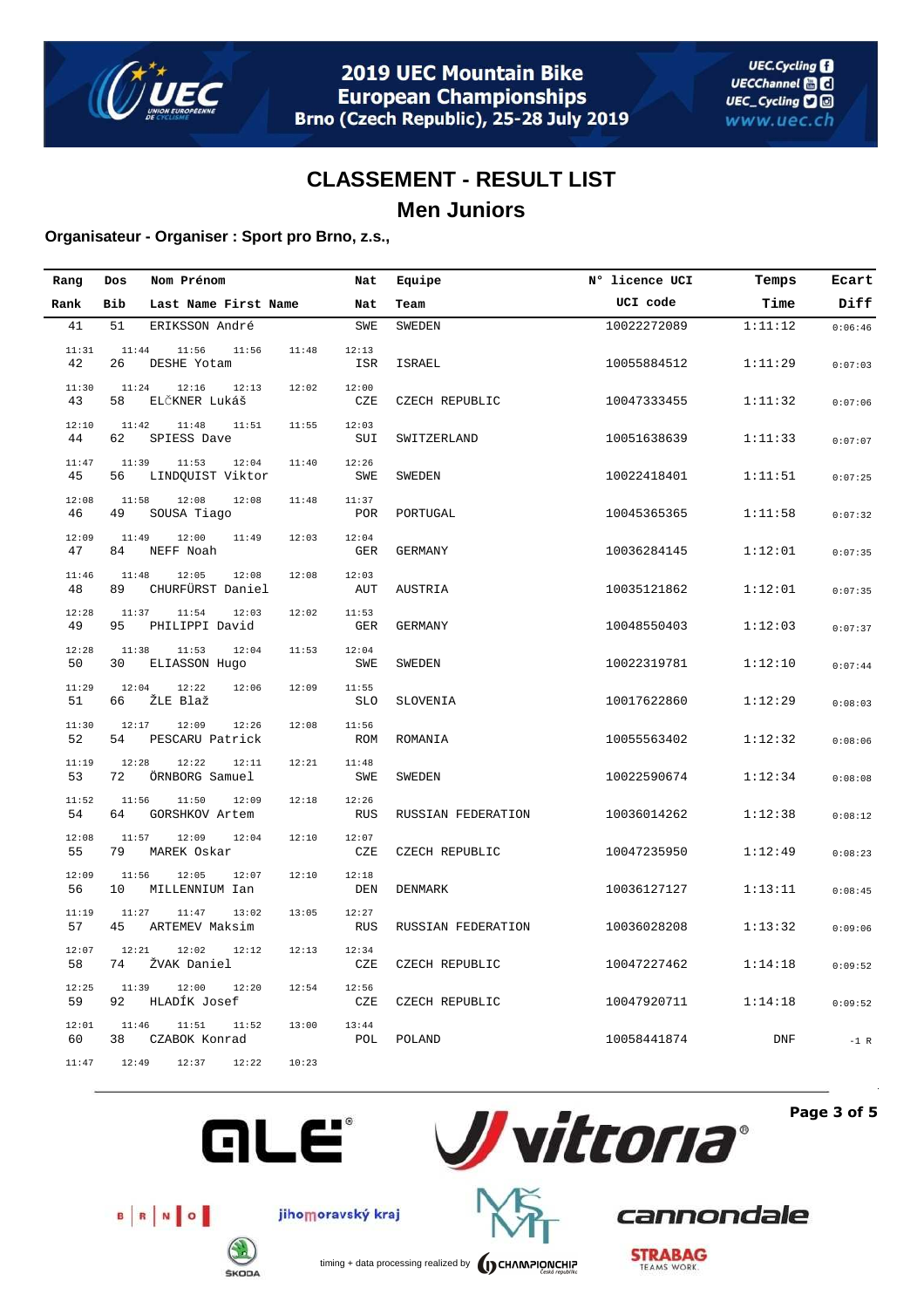

### **Organisateur - Organiser : Sport pro Brno, z.s.,**

| Rang        | Dos          | Nom Prénom                                      | Nat        | Equipe             | N° licence UCI | Temps      | Ecart  |
|-------------|--------------|-------------------------------------------------|------------|--------------------|----------------|------------|--------|
| Rank        | Bib          | Last Name First Name                            | Nat        | Team               | UCI code       | Time       | Diff   |
| 61          | 119          | IVANOV Alex                                     | <b>BUL</b> | <b>BULGARIA</b>    | 10061639238    | <b>DNF</b> | $-1$ R |
| 12:58<br>62 | 11:55<br>32  | 12:20<br>12:22<br>10:24<br>FÜLÖP Ádám István    | HUN        | HUNGARY            | 10023604831    | <b>DNF</b> | $-1$ R |
| 12:42<br>63 | 12:30<br>93  | 12:23<br>12:17<br>10:09<br>OSKO Milosz          | POL        | POLAND             | 10059397326    | <b>DNF</b> | $-1$ R |
| 12:39<br>64 | 12:11<br>105 | 12:23<br>12:38<br>10:10<br>KOREŇ Matúš Jakub    | <b>SVK</b> | SLOVAKIA           | 10046023955    | <b>DNF</b> | $-1$ R |
| 13:16<br>65 | 12:34<br>39  | 12:10<br>12:34<br>09:28<br>AMAR Nadav           | ISR        | ISRAEL             | 10059421978    | <b>DNF</b> | $-1$ R |
| 11:47<br>66 | 12:37<br>69  | 13:56<br>12:22<br>09:23<br>GERELY Attila        | HUN        | HUNGARY            | 10023605942    | <b>DNF</b> | $-1$ R |
| 12:29<br>67 | 12:25<br>41  | 12:26<br>12:49<br>09:55<br>WISNIEWSKI Wiktor    | POL        | POLAND             | 10054867527    | <b>DNF</b> | $-1$ R |
| 12:06<br>68 | 12:37<br>97  | 13:03<br>12:55<br>09:25<br>KUBAT Eduard         | ROM        | ROMANIA            | 10063183760    | <b>DNF</b> | $-1$ R |
| 12:43<br>69 | 12:31<br>110 | 12:51<br>12:39<br>09:22<br>PAPCUN Florián       | <b>SVK</b> | SLOVAKIA           | 10046034665    | <b>DNF</b> | $-1$ R |
| 12:43<br>70 | 12:32<br>71  | 12:41<br>12:58<br>09:13<br>HARVEY Lee           | IRL        | IRELAND            | 10016652961    | <b>DNF</b> | $-1$ R |
| 12:25<br>71 | 12:20<br>76  | 13:08<br>13:01<br>09:14<br>PHILOKYPROU Christos | <b>CYP</b> | <b>CYPRUS</b>      | 10054254104    | <b>DNF</b> | $-1$ R |
| 12:28<br>72 | 12:41<br>102 | 12:50<br>12:44<br>09:27<br>PIGA Matej           | <b>SVK</b> | SLOVAKIA           | 10046049217    | <b>DNF</b> | $-1$ R |
| 12:25<br>73 | 12:19<br>55  | 12:50<br>13:33<br>09:04<br>TAKÁCS Máté          | HUN        | HUNGARY            | 10023651008    | <b>DNF</b> | $-2 R$ |
| 12:57<br>74 | 12:14<br>99  | 12:48<br>22:14<br>MIROLYUBOV Yakov              | <b>RUS</b> | RUSSIAN FEDERATION | 10036095805    | DNF        | $-2 R$ |
| 12:12<br>75 | 13:31<br>91  | 12:47<br>21:43<br>KLIMUK Maksim                 | <b>BLR</b> | <b>BELARUS</b>     | 10063404638    | <b>DNF</b> | $-2 R$ |
| 13:01<br>76 | 12:37<br>100 | 12:56<br>21:40<br>KURENSKY Nathan               | IRL        | IRELAND            | 10066678184    | <b>DNF</b> | $-2 R$ |
| 12:47<br>77 | 12:03<br>70  | 12:23<br>23:01<br>HUNJAK Stjepan                | <b>CRO</b> | CROATIA            | 10028437350    | DNF        | $-2 R$ |
| 12:46<br>78 | 12:43<br>88  | 13:11<br>21:36<br>MYKHAILIUK Oleksandr          | UKR        | UKRAINE            | 10090940817    | <b>DNF</b> | $-2 R$ |
| 13:05<br>79 | 12:34<br>44  | 13:17<br>21:22<br>TRNKA Marek                   | <b>SVK</b> | SLOVAKIA           | 10046062250    | <b>DNF</b> | $-2 R$ |
| 12:25<br>80 | 12:45<br>109 | 13:20<br>21:48<br>ANCION HAVET Stefan           | AND        | ANDORRA            | 10022245922    | DNF        | $-2 R$ |
| 13:05       | 13:11        | 13:32<br>20:31                                  |            |                    |                |            |        |





**Page 4 of 5**



jihomoravský kraj



cannondale



timing + data processing realized by **CHAMPIONCHIP**